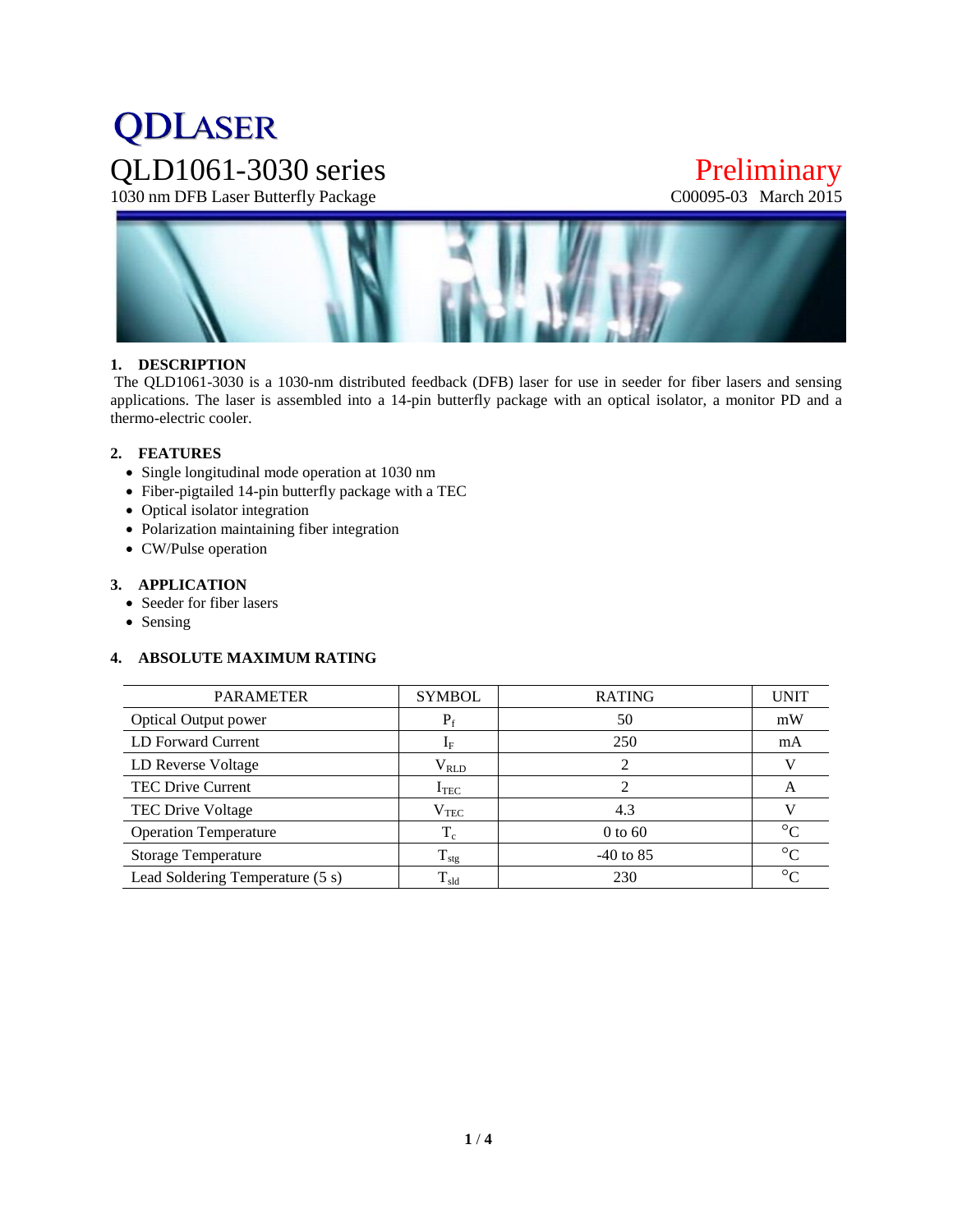## **QDLASER** QLD1061-3030 series C00095-03

### **5. OPTICAL AND ELECTRICAL CHARACTERISTICS**

|                                          | $(T_{LD} = 25\degree C$ , unless otherwise specified) |                                  |                          |                          |            |             |
|------------------------------------------|-------------------------------------------------------|----------------------------------|--------------------------|--------------------------|------------|-------------|
| <b>PARAMETER</b>                         | <b>SYMBOL</b>                                         | <b>TEST CONDITION</b>            | <b>MIN</b>               | TYP                      | <b>MAX</b> | <b>UNIT</b> |
| Peak Wavelength                          | $\lambda_{\rm p}$                                     | CW, $P_f = 30$ mW                | $1025*$                  | 1030                     | 1035*      | nm          |
| Temperature Coefficient of $\lambda_{p}$ | $d\lambda_p/dT$                                       | CW                               | ۰                        | 0.08                     |            | nm/K        |
| Current Coefficient of $\lambda_{p}$     | $d\lambda_p/dI$                                       | CW                               | -                        | 0.01                     |            | nm/mA       |
| <b>Fiber Output Power</b>                | $P_f$                                                 | CW                               | 30                       | $\overline{\phantom{a}}$ |            | mW          |
| <b>Threshold Current</b>                 | $I_{th}$                                              | CW                               | -                        | 20                       |            | mA          |
| <b>Operation Current</b>                 | $I_{op}$                                              | CW, $P_f = 30$ mW                | -                        | 150                      | 200        | mA          |
| <b>Operation Voltage</b>                 | $\rm V_{op}$                                          | CW, $P_f = 30$ mW                |                          | 1.7                      | 2.0        | V           |
| Sidemode Suppression Ratio               | <b>SMSR</b>                                           | CW, $P_f = 30$ mW                | $\overline{\phantom{0}}$ | 40                       |            | dB          |
| <b>Polarization Extinction Ratio</b>     | <b>PER</b>                                            | CW, $P_f = 30$ mW                | 15                       | 20                       |            | dB          |
| <b>Monitor PD Current</b>                | Im                                                    | CW, $P_f = 30$ mW                | 50                       | 100                      | 1000       | μA          |
| <b>Thermistor Resistance</b>             | Rth                                                   | $T_{LD} = 25^{\circ}C$ , B=3900K | 9.5                      | 10                       | 10.5       | $k\Omega$   |

\*Peak wavelength tolerance of +/- 1nm is available as an option.

#### **6. PRODUCT PART NUMBER**

| Part Number     | Fiber Type               | Fiber Diameter | Connector |
|-----------------|--------------------------|----------------|-----------|
| OLD1061-3030    | Polarization maintaining | 900um          | FC/APC    |
| OLD1061-3030-11 | fiber                    | 250um          | Ferrule   |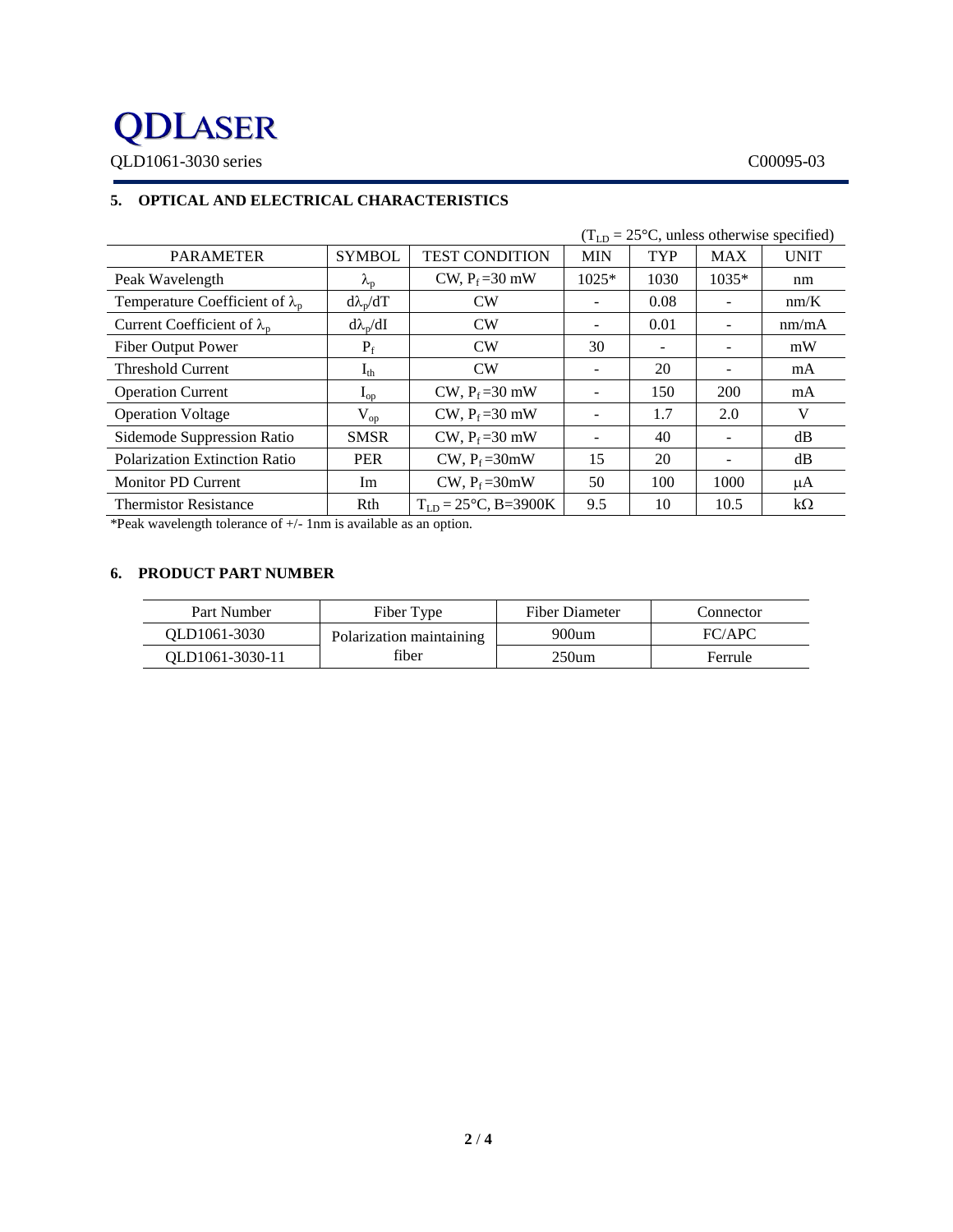

#### **7. OUTLINE DRAWING**



(a) 900um fiber diameter and FC/APC connector type (QLD1061-3030)



(b) 250um fiber diameter and ferrule type (QLD1061-3030-11)